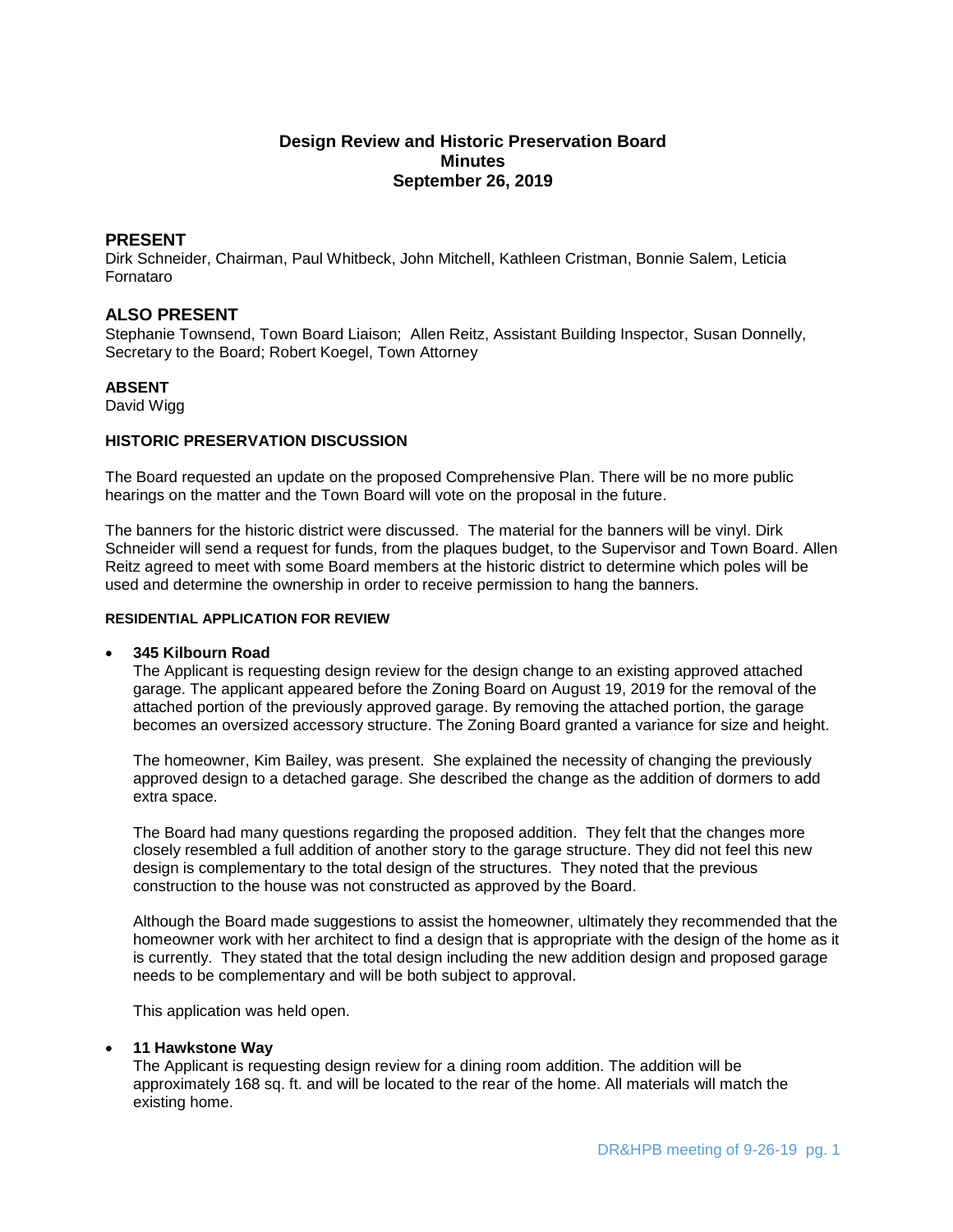Charlie Kenton of Ketmar was present. Mr. Kenton described the new addition.

The materials will match the existing.

Paul Whitbeck moved to approve the application as submitted.

Leticia Fornataro seconded.

All Ayes.

#### **761 Allens Creek Road**

The Applicant is requesting design review for the addition of two porches and a mudroom/laundry area. The two porches will be approximately 402 sq. ft. combined and will be located on the front of the home. The mudroom/laundry area will connect the detached garage and the home and will be approximately 323 sq. ft.

The homeowner and contractor, Dan Ludwig was present.

He intends to connect the garage to the home and add a front porch. The chimney will be removed. The entire home will be resided. The existing roof will be asphalt and the new porch will be standing seam metal roofing. The deck will be trex composite decking.

Leticia Fornataro moved to accept the application as submitted. Bonnie Salem seconded.

All Ayes.

#### **4 Wood Hill Road**

 The Applicant is requesting design review for the addition of a porch. The porch will be approximately 236 sq. ft. and will be located to the rear of the property.

Paul Morobito was present to discuss the application with the Board.

Mr. Morobito described the project. The roof pitches and materials will match the existing on the house. A stone fireplace will be added.

Kathleen Cristman moved to accept the application as submitted.

All Ayes.

### **6 Windscape Park**

The Applicant is requesting design review for new additions to the current home. The addition will be located on the southwest side of the home and will be two stories with a 558 sq. ft. first floor, 590 sq. ft. second floor, 744 sq. ft. garage and a 702 sq. ft. porch.

The architect Patrick Morabito was present.

There is no change to the front of the home, all construction will occur in the rear.

The construction area backs to a conservation easement.

Some brick will be saved and mixed in with new brick which has been chosen to match the existing on the home. The garage door will be replaced. There is no brick in the back.

Paul Whitbeck moved to approve the application as submitted.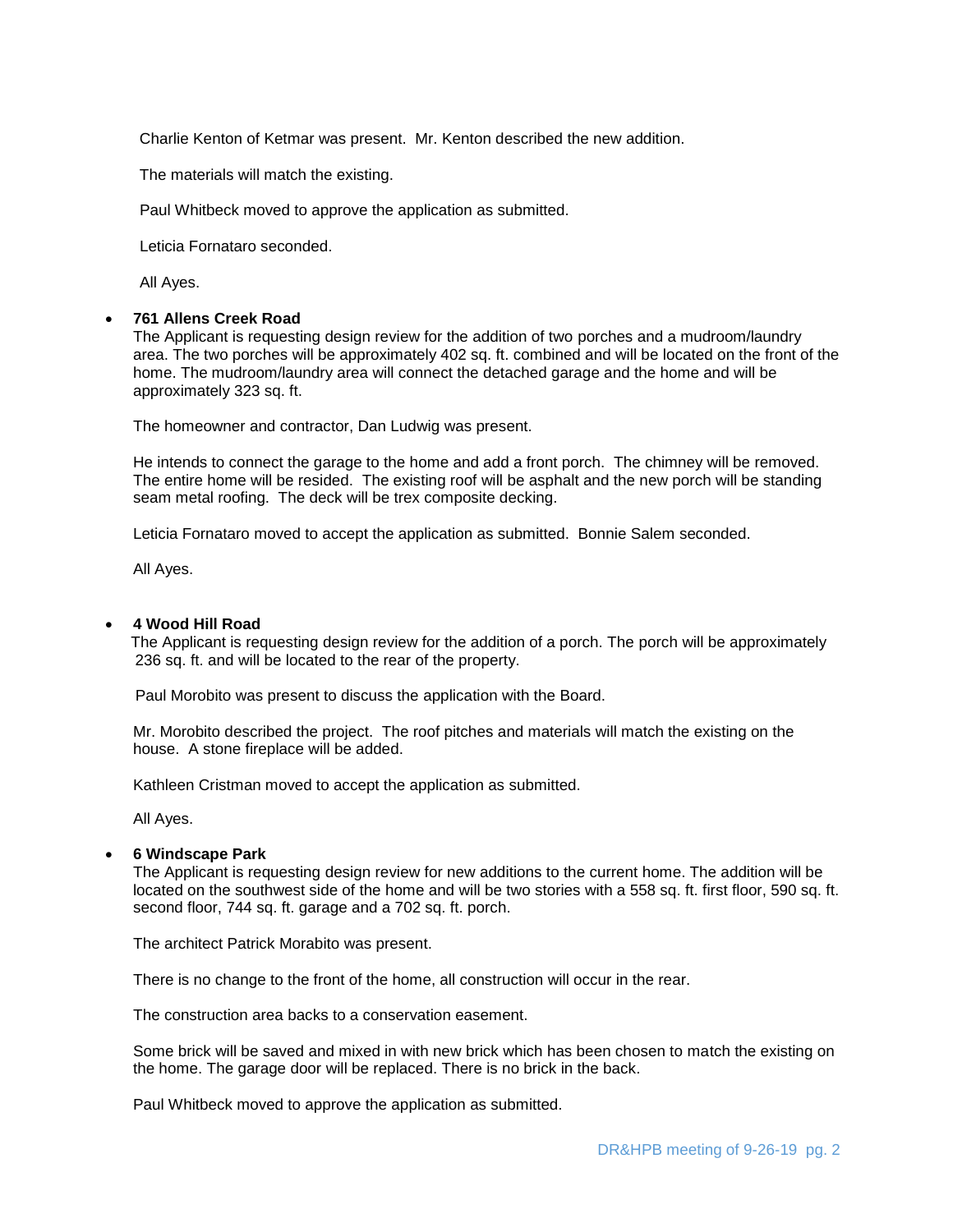Dirk Schneider seconded.

All Ayes.

#### **RESIDENTIAL APPLICATION FOR REVIEW – NEW HOMES**

#### **Lot 8 Clover Street**

The Applicant is requesting design review for the construction of a two story single family home. The home will be approximately 6800 sq. ft. and will be located on an empty lot on Clover Street. The applicant was approved for a height variance by the Zoning Board on September 16, 2019.

Jim Fahy of Fahy Design Associates and the homeowner, Mr. Khan were present.

Mr. Fahy reviewed the design of the home with the Board. The placement of the house on the lot is due to the unique topography. He indicated that during construction the healthy mature trees will be retainied and the house "will fit like a glove" into the center of the lot. He stated the homeowner wishes privacy from Clover Street and a berm will be constructed and arbor vitae will be planted. The exterior to the north and east will be brick and the exterior to the west and south will be clapboard Hardi plank.

The total height of the house has been reduced by five feet. The Board expressed that they appreciated the architect taking their comments into consideration.

John Mitchell questioned the grading plan. Mr. Fahy insisted that the finished effect will reflect what is promised.

Dirk Schneider moved to approve the application as submitted.

Letiticia Fornataro seconded.

All Ayes.

### **17 Lexton Way**

The Applicant is requesting design review for the construction of a one story single family home. The home will be approximately 2052 sq. ft. and will be located in the Wilshire Hills Subdivision.

Jeff Brokaw of Morrell Builders was present.

The Board inquired what the colors would be. Mr. Brokaw said they had not been chosen yet. The Board indicated that they would like to see some color variation in this neighborhood.

The garage doors will be as depicted in the drawing.

Bonnie Salem moved to approve the application as submitted.

Kathleen Cristman seconded.

All Ayes.

#### **COMMERCIAL APPLICATION FOR REVIEW**

#### **3349 Monroe Avenue – CBD Releaf**

The Applicant is requesting design review for the addition of a business identification sign. The sign will identify the business "CBD Releaf Center" and will be located in Pittsford Plaza. The channel